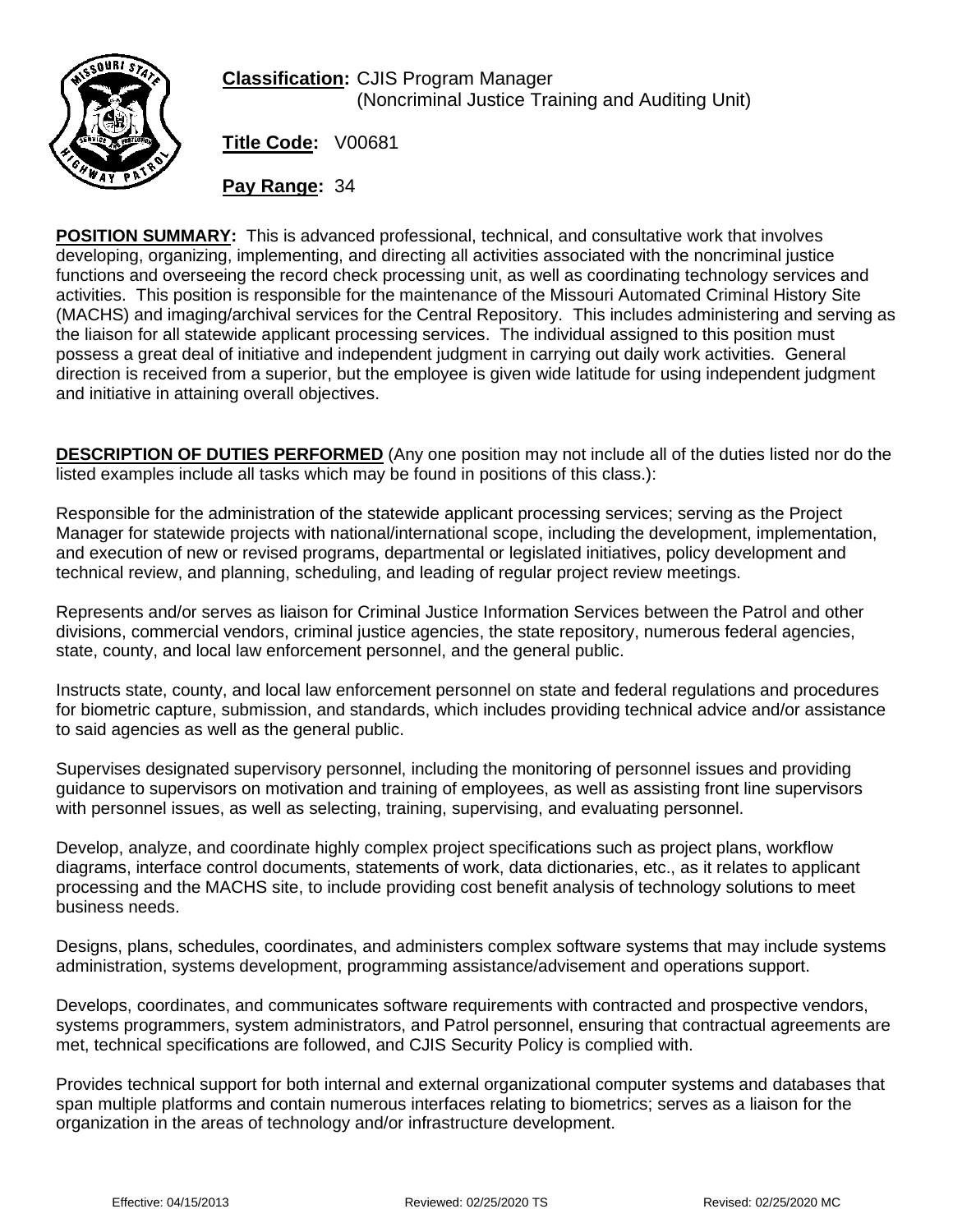## **Classification:** CJIS Program Manager **Page 2** Page 2

(Noncriminal Justice Training and Auditing Unit)

Provides consultative guidance in specific areas of expertise, i.e., legislative initiatives, federal rules and regulations, state statutory authority, and all matters pertaining to application processing, submission methods and standards.

Provides technical expertise in computer systems analysis and design, database and/or network administration relating to relational databases developed and utilized as part of MACHS, systems programming, and/or other information technology specialties, including the development and evaluation of quality control procedures and hardware/software standards.

Assists in the development of technical and/or budget documentation as relates to grant requests, decision items, preparation of fiscal notes, drafting of state rules and regulations, disaster planning, etc. as needed. This includes the drafting and submission of grant applications for federal funding for current and future biometric initiatives.

Evaluates system performance and efficiency relating to both current performance and future anticipated workload requirements.

Assists the assistant director in organizing and planning annual training conferences and symposiums; coordinates workshops and makes presentations on the latest developments and changes in the field of biometrics to criminal justice agencies, civil agencies, and/or the general public as needed.

Coordinates, communicates, and provides advisement to Staff as requested in the development of short and long range applicant processing and archives planning, participate in policy development and implementation, and evaluate impact of policy changes on the applicant processing and records archival environment.

Researches agency programs, policies, objectives, regulations, and operating procedures to determine the "Best Practices" for methods of applicant processing and records storage systems.

Provides training/information to law enforcement agencies throughout the state via information submitted for publication in the CJIS newsletter, MSHP CJIS Website, CJIS Launchpad, etc.

Coordinates and assists the writing/development of requests for proposals and/or bid specifications for hardware and/or software purchases as well as evaluate bid responses; assists in vendor conferences relating to specific areas of expertise during the bid process as needed.

Organizes, facilitates, and provides research and support for FBI audits, to include the modification of training curriculums addressing any identified deficiencies.

Performs job related travel as necessary.

Performs other related work as assigned.

**REQUIRED KNOWLEDGE, SKILLS, AND ABILITIES:** Thorough knowledge of the criminal justice system and law enforcement procedures as they relate to CJIS Security Policy, MULES Policy, and EBTS specifications.

Thorough knowledge of state and federal laws, rules and regulations pertaining to the collection, storage and dissemination of criminal records.

Thorough knowledge of criminal history systems.

Thorough knowledge of AFIS functionality, fingerprint classifications, and comparison techniques.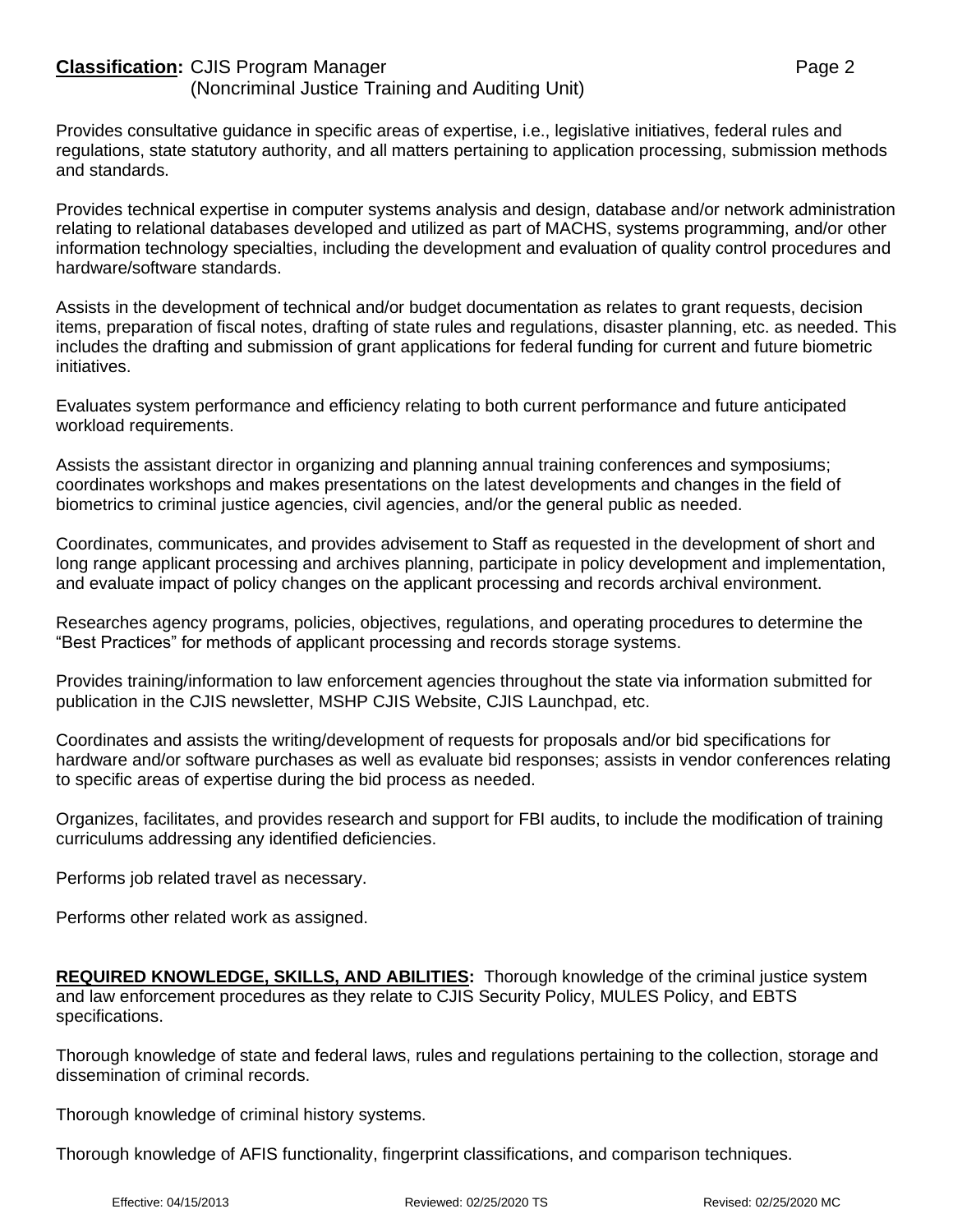## **Classification:** CJIS Program Manager **Classification:** Page 3

(Noncriminal Justice Training and Auditing Unit)

Thorough knowledge of Electronic Biometric Transmissions Standard (EBTS)

Considerable knowledge of basic principles and practices of supervisory and management techniques.

Considerable knowledge of the principles of project management.

Knowledge of decision-making techniques and fundamentals of oral and written communications.

Knowledge of Missouri State Highway Patrol policies, procedures, rules, and regulations.

Knowledge of the procurement process.

Knowledge of the strategic planning process.

Working knowledge of the agency's functions and their inter-relationships.

Must possess excellent communication skills, both oral and written.

Must be skilled in time management techniques and prioritization.

Must possess excellent interpersonal skills to deal effectively with various personalities.

Ability to analyze, direct and manage the implementation of special projects, assignments and programs.

Ability to prepare and maintain standards, policies, procedures, guidelines, and technical manuals.

Ability to provide training sessions, meetings, and briefings at the request of supported agency personnel, and law enforcement or civic entities in a professional manner.

Ability to make presentations before large groups of people in a professional manner.

Ability to monitor and evaluate the work of others.

Ability to perform job related travel.

Ability to multi-task.

Ability to demonstrate excellent management skills.

Ability to provide technical assistance and guidance in work methods and program procedures.

Ability to compare two fingerprint images to determine if prints are a positive match.

Ability to operate basic office equipment as detailed in the description of duties.

Ability to handle restricted and confidential information in a professional manner and maintain the information as such.

Ability to communicate in English clearly and concisely, both orally and in writing.

Ability to establish and maintain harmonious working relations with others.